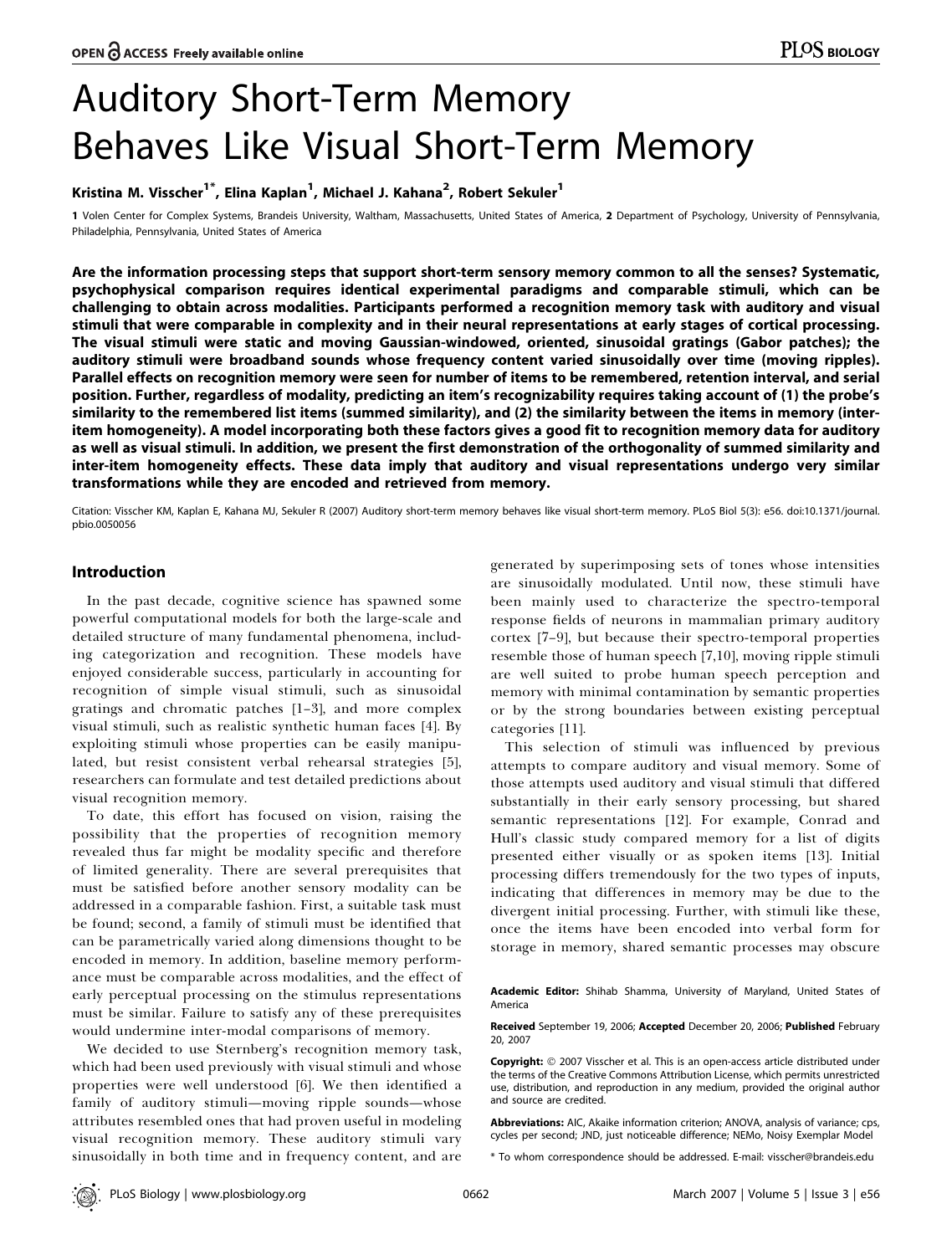## Author Summary

Memories are not exact representations of the past. But can we say that all our senses are equally reliable (or unreliable) sources for memory? We performed a series of experiments to test that proposition. Sound and light are processed by different receptors and neural pathways in the brain. Previous comparisons of auditory and visual memory have done little to place on equal footing the stimuli that will be remembered, limiting the ability to truly compare the two processes. However, using current knowledge of how these sensations are represented in the nervous system, we created auditory and visual stimuli of similar complexity and that undergo similar initial processing by the nervous system. We then used these well-matched stimuli to examine memory for studied lists of either auditory or visual items. Using behavioral measures and a computational model for list memory, we show that memory representations are altered similarly for both hearing and vision. We found that auditory and visual memory exhibit striking parallels in terms of how memory is affected by all the parameters we changed in this experiment. These results imply that auditory and visual short-term memory employ similar mechanisms.

any fundamental differences in memory for the two modalities. Other experiments use stimuli that arguably are free from semantic influences, yet still fail to equate the early stages of processing required by the stimuli [14].

We examined short-term memory for auditory and visual stimuli whose early sensory processing is comparable. Finding comparable stimuli across modalities is difficult, as it may initially seem incontrovertible that the brain operates differently upon auditory and visual inputs. Certainly the initial stages of processing by the modalities' respective receptors differ from one another in many ways. However, the transformations performed by the nervous system on the information generated by the auditory and visual receptors appear to be very similar [7,15]. Starting from each modality's sensory receptors and continuing to the modality's respective processing networks within the cerebral cortex, analogs between hearing and vision have been noted by several researchers [7,9,16,17]. To take a few examples, adjacent sensory receptors in the cochlea of the ear detect neighboring frequencies of sound the same way adjacent sensory receptors in the retina of the eye respond to light from neighboring locations in space. This analogy extends to the retinotopic/ tonotopic structure and receptive fields of auditory and visual cortex.

Both moving ripples and Gabor patches vary sinusoidally along the dimensions that primary sensory neurons encode. These stimuli are described in Figure 1. Moving further along the processing hierarchy, it appears that primary auditory cortex responds to moving ripple stimuli analogously to the way primary visual cortex responds to Gabor patches: a few neurons respond robustly to the stimulus, but most are relatively quiet [9]. The sets of stimuli, therefore, are very well matched in terms of early sensory processing. In addition, to decrease reliance upon verbal rehearsal, these unfamiliar stimuli can be varied continuously, and do not support readily available verbal or semantic labels [5]. So we should expect results to be minimally influenced by semantic relationships among stimuli.

Finally, to promote comparability in the difficulty of the memory task with auditory or visual stimuli, we adopted a



Figure 1. Auditory, Stationary Visual, and Moving Visual Stimuli

(A and B) Spectro-temporal plots of two auditory moving ripple stimuli. The horizontal axis shows time in seconds; the vertical axis shows frequency content in Hertz (Hz). Brightness indicates the amplitude at a particular frequency and time; white represents sounds of greater amplitude. Modulations in frequency content are referred to as spectral density, defined by sinusoidal frequency  $\Omega$ ; modulations over time are referred to as the ripple's velocity, defined by sinusoidal frequency w. The ripple velocity for (A) is 16 Hz, and for (B), it is 8 Hz.

(C) Image representing the static grating stimuli used. Horizontal and vertical axes represent actual spatial extent, in degrees visual angle from fixation, of visual stimuli.

(D) Space–time plot of one moving grating stimulus. The horizontal axis shows time in seconds; the vertical axis shows the horizontal dimension in space (y). Brightness indicates the luminance at that point on the display. Moving visual gratings looked like (C) in which the bars drifted upwards over time.

doi:10.1371/journal.pbio.0050056.g001

strategy introduced by Zhou and colleagues [18]. Recognizing that the similarity relationships among visual stimuli strongly influenced recognition memory, those researchers adjusted each participants' memory test stimuli according to that participant's discrimination threshold. Their aim was to minimize individual differences on the memory task. We took the procedure one step further, adjusting stimuli separately within each modality according to each participant's discrimination threshold for that modality. This was meant to equate for both auditory and visual modalities the powerful influence that similarity exerts on memory.

We present the results of two experiments. Experiment 1 assessed several basic properties of recognition memory for ripple stimuli and memory for Gabor patches; Experiment 2 used ripple stimuli to isolate the effects of summed probeitem similarity and inter-item homogeneity. The design of Experiment 2 was meant to orthogonalize these two potential influences on recognition memory, allowing the effects of summed similarity and inter-item homogeneity to be explored independently. A previously proposed model for visual memory, the Noisy Exemplar Model (NEMo) was fit to the data [1]. Because so many trials were required for each case, and because the NEMo has been shown previously to fit data for visual stimuli quite well [1], only auditory stimuli were used in Experiment 2.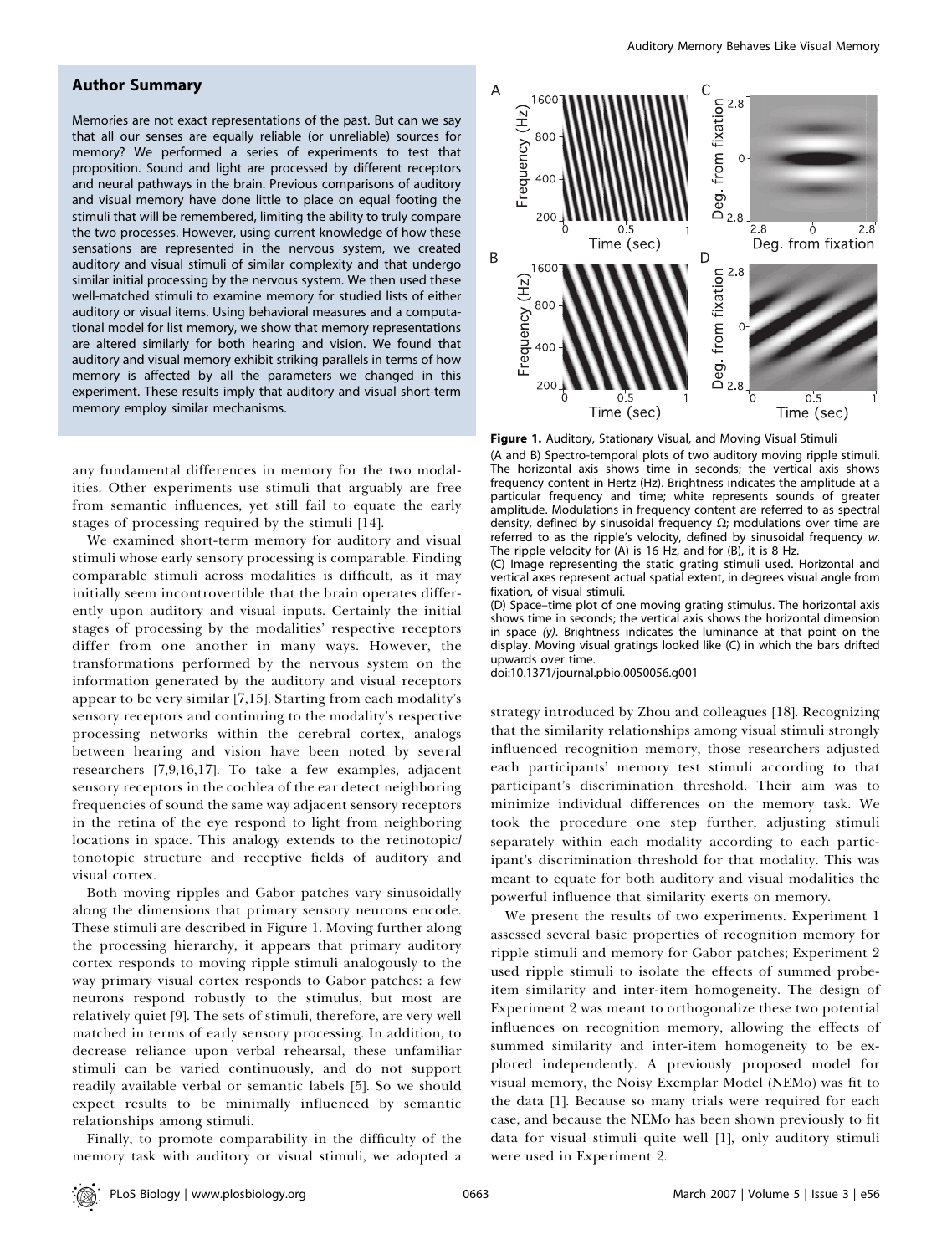## Results

## Experiment 1: Basic Properties of Short-Term Recognition Memory

Experiment 1 measured short-term recognition memory for moving ripple stimuli and for both moving as well as stationary Gabor patches. We used a variant of Sternberg's recognition task [6,19]. On each trial, one to four stimuli were sequentially presented, followed after some retention interval by a probe. The participants' task was to identify whether the probe matched any of the items presented in the list, pressing a button to indicate their choice. The use of the Sternberg paradigm for auditory stimuli allows comparisons to the many studies that have used the same paradigm with visual stimuli [1,19,20].

Both moving and static visual Gabor patches were tested because although moving Gabor patches change in time similarly to the ripple sounds, their stationary counterparts have been extensively studied in psychophysical examinations of memory [1]. We examined several basic properties of short-term memory for auditory and visual stimuli: the effect of the number of stimuli that must be remembered (list length), the interval over which those stimuli must be remembered (retention interval), and the serial position of the stimulus matching a probe.

Each participant's data from trials of a given list length and retention interval were averaged to obtain a proportion correct for that combination of conditions. These were compared across participants using standard parametric statistics. Proportion correct measures were used rather than, for example,  $d'$  measures because in this case, the assumption that variances associated with target (probe matches a list item) and lure (probe does not match a list item) trials are identical is probably not defensible, as the range of summed probe-item similarities for target trials is much smaller than for lures (as by definition, Target trials always include a stimulus that is identical to the probe, with a similarity equal to 1) [21].

Effects of length of the study list, retention interval, and serial position. Figure 2 shows the proportion of correct responses made as a function of the length of the study list. Error bars show the within-participant standard error of the mean, taking out between-participant variability and between–stimulus type variability, and indicate results of the effect of list length by analysis of variance (ANOVA) [22,23]. Note that as the number of elements in the list increases, participants are correct less often. The effect of list length is significant in a  $3 \times 4$  (stimulus types by list lengths) ANOVA  $(F_{3,39} = 32.5, p \le 0.0001)$ . In addition, the overall proportion correct is different depending on the stimulus type  $(F_{2,26} =$ 29.2,  $p < 0.0001$ ). Participants' proportion correct was overall larger for the ripple sounds than for the grating stimuli in all conditions. This difference indicates that the sound stimuli chosen were more easily discriminable than the visual stimuli. The interaction of the effect of list length with stimulus type was nonsignificant ( $F_{6,78} = 1.53, p = 0.18$ ).

Figure 3 shows that even as the retention interval goes to 9.7 s, the proportion correct changes less than 10%. This change is nonetheless significant in a  $3 \times 5$  (stimulus types by retention intervals) ANOVA ( $F_{4,52} = 10.76$ ,  $p < 0.0001$ ). As with all conditions, proportion correct was overall larger for ripple sounds ( $F_{4,52} = 26.12$ ,  $p < 0.0001$ ). The interaction



Figure 2. Effect of Length of the Study List

Difference from mean proportion correct responses (P(correct) diff) is plotted as a function of length of the study list. Statistics show a significant effect of stimulus type and list length, but no interaction between them. The mean proportions correct subtracted for each stimulus type were: sound, 0.72; moving visual, 0.61; and stationary visual, 0.59.

doi:10.1371/journal.pbio.0050056.g002

between stimulus type and retention interval was only marginally significant ( $F_{8,104} = 2.02$ ,  $p = 0.051$ ). Error bars show the within-participant standard error of the mean, taking out between-participant variability and between– stimulus type variability, indicating results of the effect of retention interval by ANOVA [22,23].

Figure 4 shows the effect of serial position on recognition rate. For clarity, only the data for the four-stimulus case are shown. Effects were similar for the other list lengths. The most recently presented stimulus is recognized more often when it matches the probe than are earlier stimuli. For lists of four items, a  $3 \times 4$  (stimulus types by serial positions) ANOVA showed no significant interaction between stimulus type and serial position ( $F_{6,78} = 1.3$ ,  $p = 0.26$ ). However, there was a highly significant effect of serial position ( $F_{3,39} = 24.3$ ,  $p <$ 0.0001), and an effect of stimulus type  $(F_{2,26} = 10.1, p \le 0.001)$ . Error bars show the within-participant standard error of the mean, taking out between-participant variability and between–stimulus type variability, indicating results of the effect of serial position by ANOVA [22,23].

There appears to be a slight trend towards a greater recency effect in the case of auditory stimuli than for the visual stimuli, so that later serial positions are remembered more accurately. Although this does not reach significance in the list length 4 or 2 cases, it is marginally significant in the list length 3 case, in which a  $3 \times 3$  (stimulus types by serial positions) ANOVA reveals a slight interaction between stimulus type and serial position ( $F_{4,52} = 2.7$ ,  $p = 0.04$ ).

## Experiment 2: Effect of Inter-Item Homogeneity and Summed Similarity on Memory for Ripple Sounds

Previous studies have shown that short-term recognition memory for visual stimuli can be understood using the NEMo introduced by Kahana and Sekuler [1]. Experiment 2 directly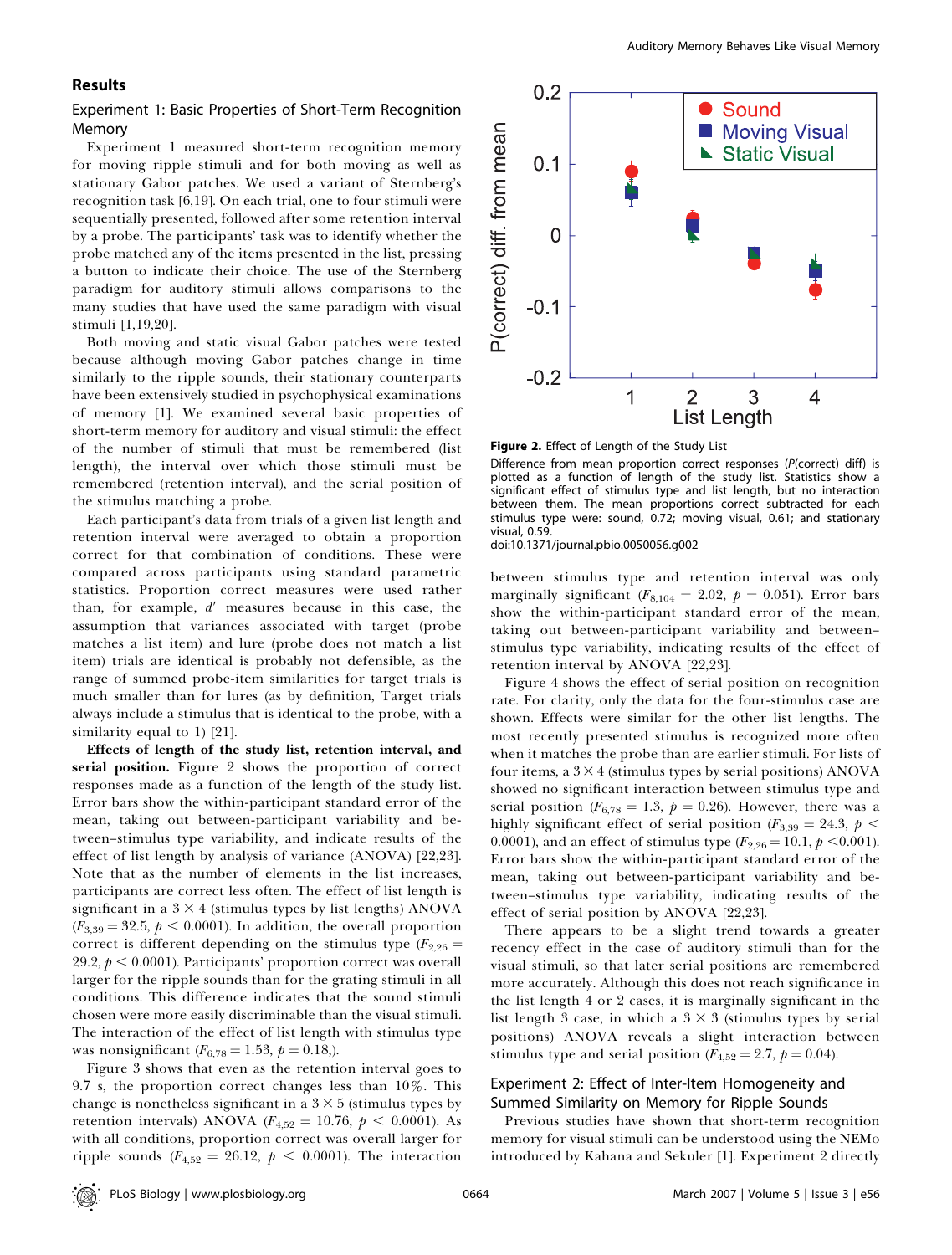

Figure 3. Effect of Retention Interval

Difference from mean proportion correct responses (P(correct) diff) is plotted as a function of the retention interval. Proportion correct decreases modestly with retention intervals up to 9.7 s. The mean proportions correct subtracted for each stimulus type were: sound, 0.77; moving visual, 0.66; and stationary visual, 0.62. doi:10.1371/journal.pbio.0050056.g003

tested this model's predictions for memory for moving ripple sounds, and compared these results to previous results obtained with visual stimuli. This experiment was crafted so that the key assumptions of the model, effects of inter-item homogeneity and summed similarity, could be explored in a model-free way, while also allowing data to be fit to NEMo for a more quantitative assessment of these effects. The next

section explains the logic of the experimental design. NEMo. Contemporary, exemplar-based memory models, such as the Generalized Context Model [24], assume that when participants judge whether a probe stimulus replicated one of the preceding study items, their judgments reflect the summed similarity of the probe to each study item in turn, (summed probe-item similarity), rather than the similarity of the probe to its one most-similar study item [1,25]. In addition, recent studies have shown that the similarity between the individual items to be remembered, the interitem homogeneity, also has an effect on participants' performance. When items in memory are more homogeneous, participants make relatively few false alarms; when items in memory are less homogeneous, rate of false alarms increases [1–4]. This could indicate that the participant adopts a less-strict criterion on trials in which the items are less homogeneous, or it may indicate that the memory representation is less fine-grained on trials in which stimuli are more different from one another. This effect has been found with a range of various visual stimuli, including oriented, compound sinusoidal gratings [1,3], realistic, synthetic human faces [4], and color samples [2]. Because all the memory stimuli assayed thus far were visual, it may be that the effect of homogeneity on memory is modality specific, a possibility that we examined in the current studies.

If the inter-item homogeneity effect held for auditory stimuli, this would support the idea that the mechanism



Figure 4. Effect of Serial Position

Difference from mean proportion correct responses (P(correct) diff) is plotted as a function of the serial position of the matching study item. Data are shown for the case in which four stimuli were presented. Statistics show a significant effect of serial position and list length, but no interaction between them. The mean proportions correct subtracted for each stimulus type were: sound, 0.72; moving visual, 0.62; and stationary visual, 0.61.

doi:10.1371/journal.pbio.0050056.g004

supporting the effect of homogeneity is shared by both auditory and visual memory. Ripple stimuli are useful for examining the effects of homogeneity and summed probeitem similarity due to their many parallels with Gabor patches, and their parametric variability.

Summed probe-item similarity. Several models of visual short-term memory (including NEMo) posit that participants use information about the summed similarity between the probe and all the remembered items, rather than just the item most similar to the probe, to make a judgment about whether the probe was seen before [1,26]. Two pairs of conditions were created (shown in Figure 5A) that were similar in all respects, but the summed probe-item similarity varied between the two conditions in the pair.

Figure 5B shows that greater summed probe-item similarity (left side of each pair) predicts greater probability of a Yes response (paired T-test for conditions a and b showed  $p <$ 0.00001, for c and d,  $p < 0.01$ ). This experiment controlled for the similarity between the probe and the stimulus closest to it, as well as the inter-item homogeneity of the list, therefore indicating that the observed effects are due to summed probe-item similarity rather than other variables.

Inter-item homogeneity. As noted in the Introduction, one goal in performing this experiment was to determine whether and how the homogeneity between items in memory influences participants' subsequent recognition for sounds. With this in mind, stimulus conditions were created that varied inter-item homogeneity while other factors (summed similarity between the probe and each item, and similarity between the probe and the item most similar to it) were held constant. This allowed the effect of inter-item homogeneity to be explored independently.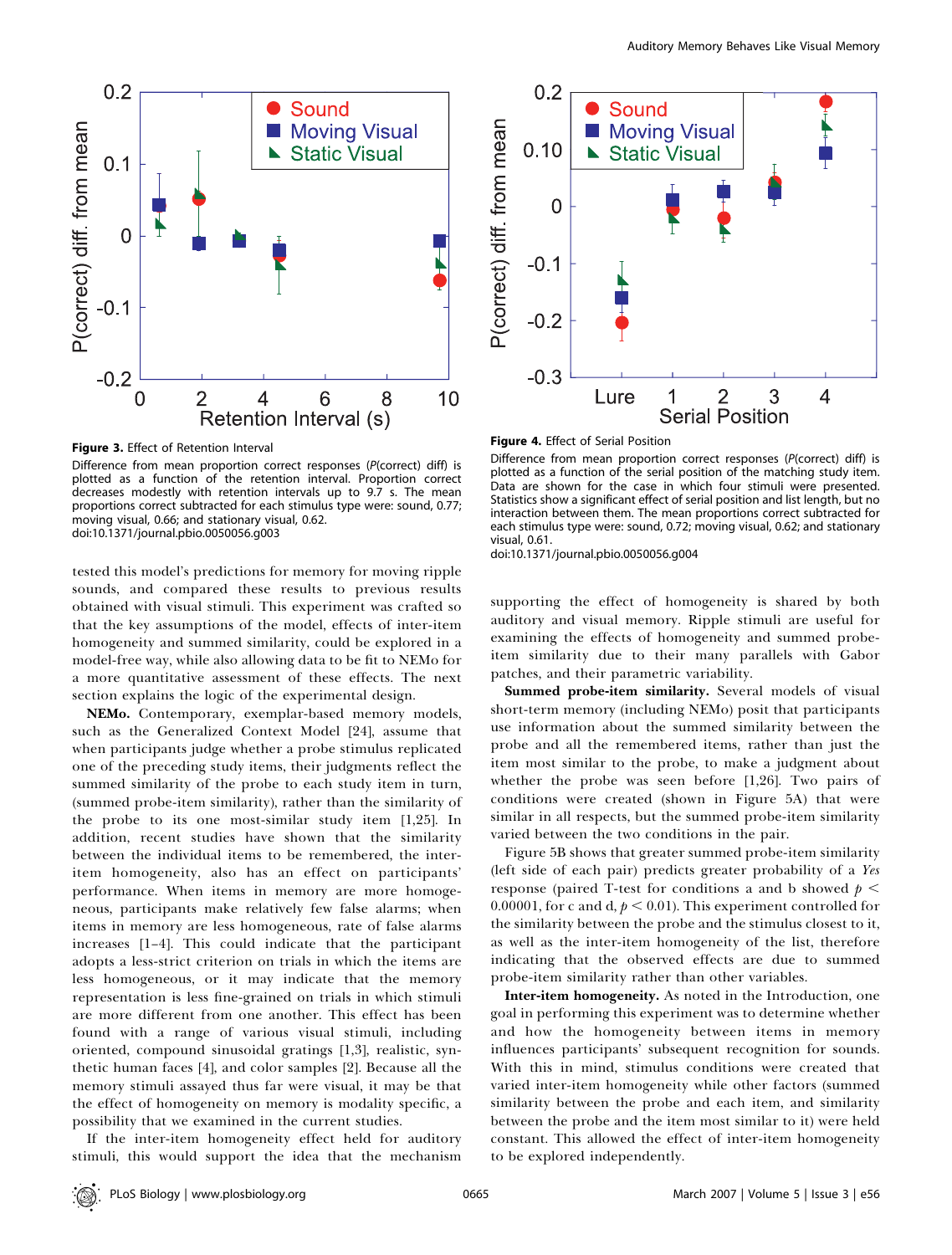

Figure 5. Effect of Probe-Item Similarity

(A) A schematic diagram of four stimulus conditions. These examine effects of summed probe-item similarity on participants' report of having seen a stimulus. Conditions a–d keep inter-item homogeneity constant (pairs a & b and c & d) while changing summed probe-item similarity. These diagrams show the relationships between conditions, rather than the actual values stimuli may take. Throughout, summed probe-item similarity is denoted in green, whereas inter-item similarity is denoted in blue. Conditions in the first row have high summed similarity (indicated by the shorter green solid bars). These are identical to their pairs (b and d, respectively) in the second row in terms of inter-item homogeneity (indicated by the length of the blue dashed bar), and similarity of the probe to the closest item (shorter of the two green solid bars). The second row shows cases of lower summed similarity (longer green solid bars).

(B) The results of the experiment. For each pair of otherwise matched stimuli, when summed similarity is larger, participants are more likely to indicate that a probe has been seen before ( $p < 0.01$ ). These box plots show the median (thick bar), and boxes include the middle 50% of data. The whiskers include all data points that are not outliers. Outliers are shown as circles, and defined as those points more than 1.5 times the interquartile range from the median. Light and dark green indicate high (conditions a & c) and low (conditions b & d) summed similarity, respectively.

doi:10.1371/journal.pbio.0050056.g005

Figure 6 shows that as inter-item homogeneity is increased, a probe is less likely to attract a Yes response (paired T-test for conditions e and f showed  $p < 0.00001$ , for c and d,  $p < 0.01$ ). Note that the experiment controlled for similarity between the probe and the list items, as well as the similarity between the probe and the item closest to it.

Perceptual similarity. The perceived similarity between ripple sounds is monotonic with their physical difference. Figure 7 shows data from the cases in which a single list item was presented and followed immediately by a probe. When the probe matched the stimulus, participants were very likely to respond ''Yes, there was a match.'' As the difference between the stimuli increased, the proportion of Yes responses decreased monotonically, indicating a reduced likelihood that the probe would be confused with the stimulus that preceded it.



#### Figure 6. Effect of Inter-Item Similarity

(A) A schematic diagram of four stimulus conditions. These examine effects of inter-item homogeneity on participants' report of having seen a stimulus. Conditions e & f keep summed probe-item similarity constant (indicated by the total length of green bars for each condition) while changing inter-item homogeneity (length of blue dashed bar). Conditions g & h do the same, but for a different summed probe-item similarity. These diagrams show the relationships between conditions, rather than the actual values stimuli may take. As in all figures, inter-item similarity is denoted in shades of blue, whereas summed probe-item similarity is in green.

(B) The results of the experiment. For each pair of otherwise matched stimuli, when stimulus items are more homogeneous (dark blue), participants are less likely to indicate that a probe has been seen before than if the stimulus items are less homogeneous (light blue) ( $p < 0.01$ ). Box and whisker plot conventions are as described in the caption for Figure 5B.

doi:10.1371/journal.pbio.0050056.g006

## Computational Models: Context Affects Memory for Sounds

Figures 5 and 6 show that inter-item homogeneity and summed probe-item similarity both affect memory for complex sounds. This result is analogous to that observed for visual stimuli [1,2,4,18]. By fitting the same computational models to these auditory data and visual memory data, we can more sensitively examine whether the cognitive processing undergone by auditory and visual representations are similar.

The data for Experiment 2 were fit to the models described in the Methods section: a three-parameter model that does not take into account inter-item homogeneity, a fourparameter model that adopts values describing perceptual similarity based on participants' performance when list length is 1 (Figure 7), and a five-parameter model including inter-item homogeneity effects, and not assuming that perceptual similarity can be based on participants performance for list length 1.

Table 1 shows the parameter values produced by model fits to the combined data for 12 participants. Fits were made for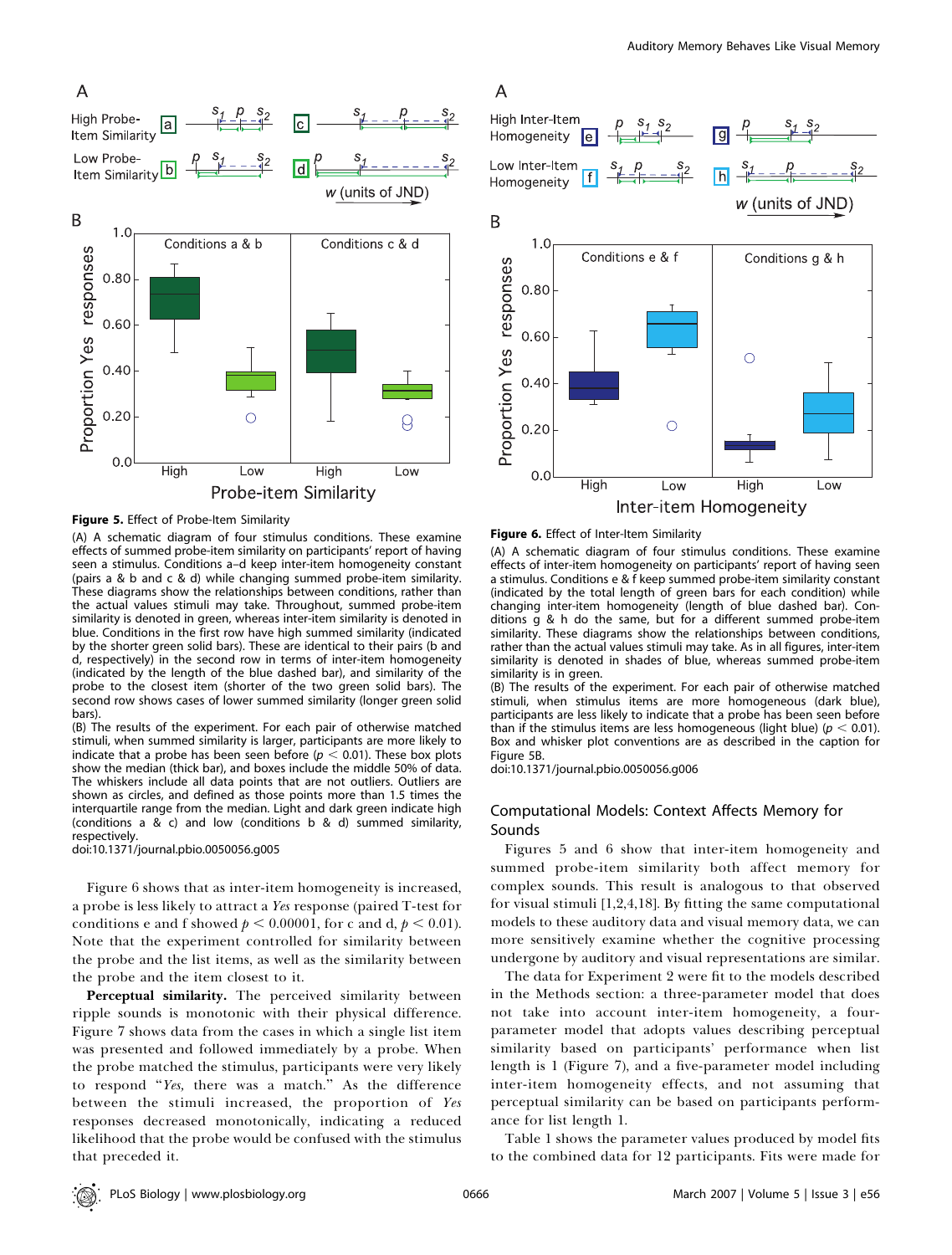

Figure 7. Proportion Yes Responses as a Function of Difference between Probe and To-Be-Remembered Item (in Units of JND)

Twelve participants' data are shown in thin lines, with the average in thick red. These curves are well described by the exponential function of Equation 4. This function relates actual stimulus values to their mental representations. P(yes) responses indicate proportion of Yes responses. doi:10.1371/journal.pbio.0050056.g007

individual participants as well, and the parameters are similar in the individual participant fits and the fits to the average. The  $\tau$  and  $\sigma$  parameters showed most variability across participants. Models in which the  $\tau$  parameter was estimated from an independent dataset in which study lists comprised just one item are indicated. The value for A calculated from data with list length 1 was 0.93 for the data averaged over participants, with individual participant values ranging from 0.88 to 1.02. The value for  $\tau$  calculated from data with list length 1 ranged from 0.43 to 1.41 across participants. When  $\tau$ was allowed to vary in the five-parameter model, the value ranged from 0.97 to 3 (the maximum of the allowed range) across participants. The parameter  $\tau$  and the criterion  $C$  have somewhat of a reciprocal relationship mathematically, and so their values depend on one another: as  $C$  decreases,  $\tau$ increases.

Interestingly, the  $\alpha$  parameter was not significantly less than 1, indicating that in this experiment, when participants had to remember only two stimuli, both stimuli were remembered equally well. When participants must maintain more stimuli in memory, however, they are more likely to forget stimuli presented earlier in the list, as is shown in Figure 4.

Note that the  $\beta$  parameter remained negative and with a similar value regardless of model. Note that in both the fourand five-parameter models,  $\beta \sim -1$ . This result is similar to that found by Kahana and Sekuler [1].

Results indicated that models must incorporate inter-item homogeneity in order to fit the data well. The threeparameter model that did not incorporate inter-item homogeneity (as shown in Figure 8A) accounted for only 51% of the variance  $(r^2)$ , and had an Akaike information criterion (AIC) value (see Methods) of 1,010 (higher AIC values indicate worse fit [27]). On the other hand, the fourparameter model accounted for  $78\%$  of the variance  $(r^2)$ , and

| <b>Table 1.</b> Parameter Values for Models with Three, Four, or Five |  |  |  |
|-----------------------------------------------------------------------|--|--|--|
| <b>Free Parameters</b>                                                |  |  |  |

| Model            | Parameter |                   |   |         |      |  |  |
|------------------|-----------|-------------------|---|---------|------|--|--|
|                  | σ         | τ                 | α |         |      |  |  |
|                  |           |                   |   |         |      |  |  |
| Three parameters | 1.11      | 0.67 <sup>a</sup> |   |         | 0.57 |  |  |
| Four parameters  | 0.99      | 0.67 <sup>a</sup> |   | $-1.12$ | 0.43 |  |  |
| Five parameters  | 1.04      | 1.69              |   | $-1.10$ | 0.12 |  |  |

 $^{\text{a}}$ Model in which the  $\tau$  parameter was estimated from an independent dataset in which study lists comprised just one item. doi:10.1371/journal.pbio.0050056.t001

had a considerably lower AIC value of 652. The fiveparameter model, allowing  $\tau$  to vary according to the list length 2 data, accounted for  $81\%$  of the variance  $(r^2)$  and had a slightly higher AIC value of 696, indicating that the addition of this extra parameter does not make the model more generalizable.

### **Discussion**

The ripple stimuli used here share many similarities with visual grating stimuli. Grating stimuli have long been a fixture of psychophysical experiments because they can be used to explore some properties of vision that are thought to be fundamental: spatial location, luminance, orientation, and spatial frequency. Similarly, the ripple sounds used in the present study can be used to examine some fundamental properties of hearing: frequency spectrum, sound level, and temporal frequency. The experiments presented here make use of the similarities to explore whether the fundamental information processing steps in vision and hearing are similar.

Moving ripple stimuli and visual gratings are processed by the nervous system in analogous ways, and therefore represent an important class of stimuli for comparing memory in the visual and auditory domains. Both auditory and visual cortical receptive fields have characteristic centersurround properties [7,9,15]. Further, edge detection in visual cortex appears to have an analog in auditory cortex [28]. Relatedly, both auditory and visual systems appear to exploit ''sparse'' coding [29]: when presented with stimuli of the appropriate type, individual cells respond very strongly to one example of the stimulus type and less strongly to other examples. In the visual modality, single primary visual cortical cells show large responses and specific tuning for oriented sine-wave gratings, or Gabor patches [9,30]. In the auditory modality, single primary auditory cortical cells show large responses and specific tuning for moving ripple stimuli [7,9,15].

Thus, early stages of cortical processing seem to treat Gabor patches and moving auditory ripples in an analogous fashion. Although a number of studies have examined recognition memory for Gabor patches [1,3], comparable tests of memory for auditory ripple stimuli have been lacking until now.

Parametrically manipulable stimuli were used in order to explore how memory alters the representation of stimuli. By using an auditory stimulus set for which early processing is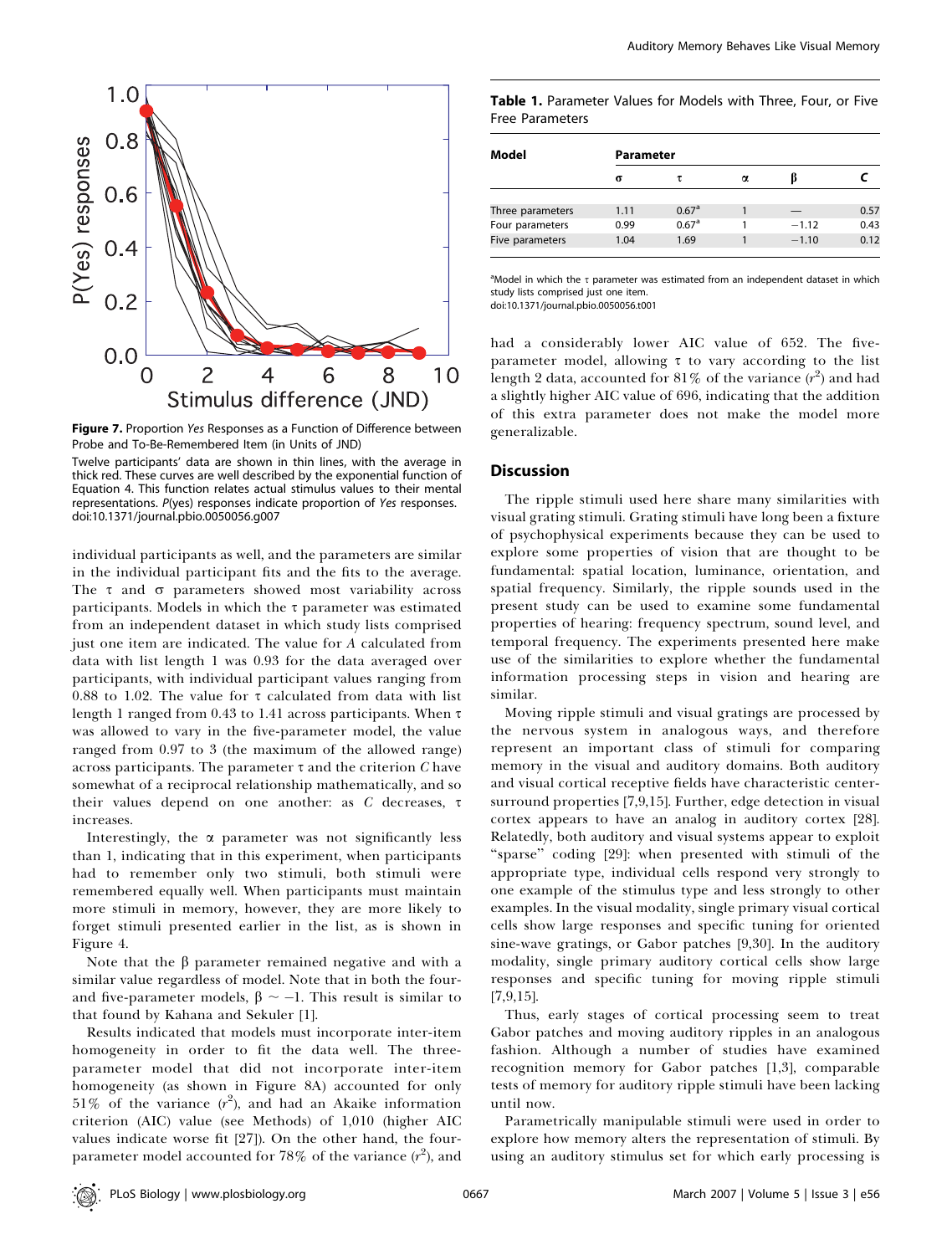

Figure 8. Model Fits for NEMo

Model fits for NEMo are much better for versions including inter-item homogeneity (four-parameter model in [B]), than for identical models that do not include inter-item homogeneity (three-parameter model in [A]). Line indicates best fit to the data. doi:10.1371/journal.pbio.0050056.g008

similar to the visual gratings used here and in myriad previous studies (e.g., [1,20,30]), comparisons between memory effects in the two modalities can be made. Our results indicate that these auditory stimuli are processed in a way that is quite analogous to visual gratings. In Experiment 1, we directly tested properties of memory between the two modalities, and found little or no difference depending on stimulus type in how memory is affected by list length, retention interval, or serial position. The overall mean proportions correct were larger for the auditory stimuli than the visual stimuli, but the change with each of these variables was similar regardless of the stimulus type. In Experiment 2, we tested the hypothesis that a quantitative model for visual memory, NEMo, would fit the data for auditory memory better than other models. Indeed, NEMo fit the auditory memory data quite well, as shown in Figure 8, and the two major assumptions of the model proved true for auditory stimuli just as they had for visual stimuli: summed probe-item similarity and inter-item homogeneity each contribute to a participant's probability of responding that Yes, an item has been seen before.

## Direct Comparison between Memory for Auditory and Visual Stimuli

In our hands, direct comparison between auditory and visual memory revealed the two to be strikingly similar. The list length manipulation effectively changed the memory load participants had to bear, and has been used in experiments on vision [6] and hearing [11]. The current experiment reveals that the effect of load does not depend on the modality of the stimulus by comparing the stimulus types using the same participants and same experimental paradigm.

The effects of retention interval on recognition memory are also quite similar across stimulus types, as seen in Figure 3. Memory for auditory and visual stimuli decreased only modestly with retention interval. This result is consistent with previous studies of visual memory [20].

The effects of serial position on recognition memory were found to be quite similar across modality, as seen in Figure 4. Although this is consistent with some studies [31], there is an

apparent contradiction in the literature: some researchers have found serial position curves of different shapes for auditory and visual experiments [32]. Many such experiments rely on auditory stimuli that are phonological in nature, and others use different experimental paradigms or stimulus types for auditory and visual experiments. A study by Ward and colleagues [31] implies that the auditory versus visual difference seen in other studies can be explained by the differing experimental methods used. When experimental methods are held constant, little or no serial position difference was seen between the two modalities, consistent with our data. Although there was no significant interaction of the effect of serial position with stimulus type, there is a trend toward a larger recency effect for the auditory stimuli than for the visual stimuli (Figure 4). The origin of this recency effect has been debated [33]. One idea put forward by Baddeley and Hitch [33] implies that the recency effect may be due to implicit learning of the items (similar to priming) followed by explicit retrieval of the residual memory.

Many studies using various types of stimuli in free-recall tasks have shown a ''primacy effect'' in which serial position 1 shows a better proportion correct than serial position 2 [34]. No such primacy effect is evident in our data, as can be seen in Figure 6. The lack of a prominent primacy effect is consistent with some previous experiments using this paradigm [1,35], whereas other experiments using the same paradigm, but different stimuli, have found modest primacy effects [36]. Previous experiments have shown that these effects are sensitive to the delay between the stimulus items and probe [14,37]. The absence of a primacy effect may be due to specifics of timing, the difficulty of rehearsing these stimuli, or an interaction of the stimuli and recognition memory task employed.

Differences between means. Although the effects of list length, retention interval, and serial position were similar across the stimulus types, there is a striking and statistically significant difference between the mean proportion correct for the auditory and visual stimuli. Differences in mean in experiments like these may result from a difference in the overall difficulty of discriminating any two stimuli presented in the experiment. Although we performed a threshold test to determine each participant's just noticeable difference (JND) thresholds for each stimulus type, it is possible that these estimates erred on the side of being too easy for the auditory stimuli, despite the fact that JNDs were estimated using the same algorithm for all stimulus types.

Another possibility is that participants became gradually better at the auditory task, but not the visual tasks. Because the threshold tests were performed before the six experimental sessions, this would result in the auditory task becoming easier in later sessions, and a higher mean proportion correct. Analysis of participants' performance across session does not rule out this explanation. Text S1 explains the analysis that compares performance on trials early in the string of sessions to later trials. Participants' proportion correct increased with time in the auditory case, but not in the visual case, suggesting that participants improved on the auditory but not the visual task. Further experiments would be necessary to fully explore this differential learning effect. Although neither of these particular auditory and visual stimuli occur in participants' normal environments, it is possible that through prior exposure to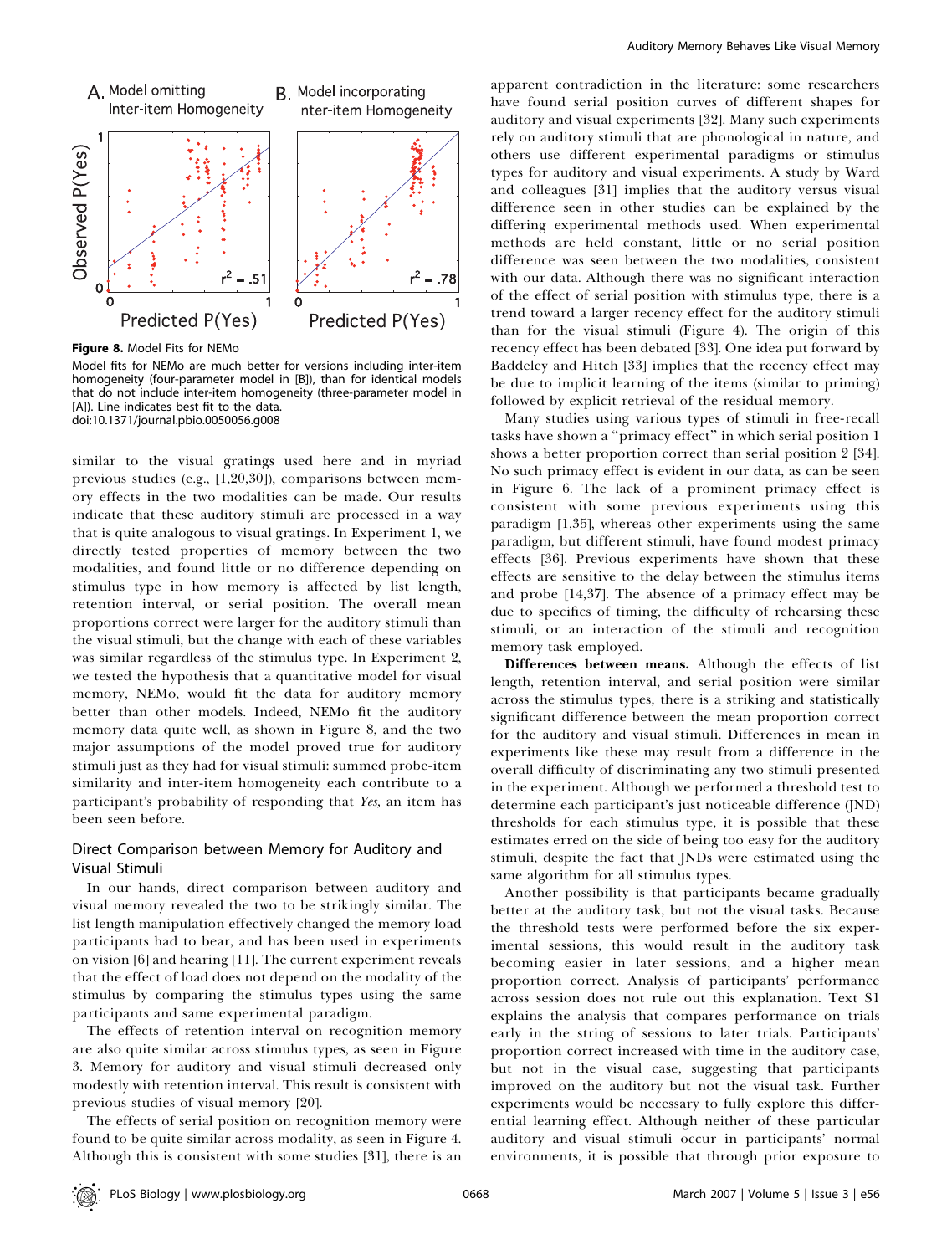stimuli like our visual stimuli, participants were better able to optimize their performance, but were less familiar with stimuli like the auditory stimuli.

## Summed Probe-Item Similarity

Figure 5 shows that summed probe-item similarity correlates very strongly with whether a probe will be judged as new. Because the similarity of the probe to the closest item is identical in each pair, the data imply that participants use information from all stimuli when making a judgment, not just information about the stimulus closest to the probe [1,25]. This gives credence to an exemplar model of memory, rather than a prototype model [25], and is entirely consistent with the results found in the visual domain [1,4,18].

#### Inter-Item Homogeneity

These data indicate strongly that inter-item homogeneity plays a role in memory for sounds. When items in a list are more similar to each other, participants are less likely to say that a probe was a member of the list. This result was robust through direct data comparison (Figure 6) as well as by model fitting, which gave a more sensitive measure of the effect of inter-item homogeneity. As noted earlier, these results are consistent with experiments that examine memory for visual stimuli, including gratings and faces [1,4]. In fact, some older experiments using sound stimuli are consistent with this inter-item homogeneity effect. In one experiment, participants were required to remember a tone stimulus during presentation of distracter tones, and performed much worse when the distracter tones were presented both higher and lower than the remembered stimuli (low homogeneity between the remembered tone and the distracters), as opposed to the case when distracters were presented only higher or only lower than the remembered stimulus (higher overall homogeneity between the remembered tone and distracters) [38]. The similarity across stimulus type implies that the origin of the inter-item homogeneity effect is a process common to both auditory and visual memory.

#### Similar Patterns Imply Similar Processing

The strikingly similar patterns of memory observed for the auditory and visual stimuli imply that the informationprocessing steps involved in memory for each stimulus type are similar. Previous research has shown that sensory-specific cortex is re-activated during memory for a sensation [39,40]. Further, lesions of some auditory-specific cortex results in impairment specifically to auditory memory [41]. The current data imply that the effects of inter-item homogeneity and summed probe-item similarity on memory either arise from non-sensory–specific cortex, or that the mechanisms in each sensory-specific region are very similar.

#### Conclusion

The data presented here show that memory for visual and auditory stimuli obey many of the same principles. In both modalities, recognition performance changes in similar ways in response to variation in list length, retention interval, and serial position. Further, memory performance depends not only on the summed similarity between a probe and the remembered items, but also on the similarity of remembered items to one another. Memory performance data for both modalities are fit well by the NEMo. These results imply that auditory and visual short-term memory employ similar mechanisms.

Previous studies have examined how auditory and visual items are encoded into memory, implicating some structures in both visual and auditory working memory [42,43]. Behaviorally, visual and auditory stimuli can interfere with each other, indicating some shared processing [44]. On the other hand, some memory information is processed in sensory-specific cortex, indicating that the transformations performed on such information may differ between modalities [39,40,45]. Our data imply that, regardless of whether the processing is performed by the same brain area or not, similar processing is performed on auditory and visual stimuli as they are maintained and retrieved from memory.

For centuries, people have pondered possible parallels between their experiences of light and sound [17]. Belief that the two modalities were parallel probably influenced Sir Isaac Newton's conclusion that the visible spectrum contained seven colors, the same number of tone intervals in a musical octave [46]. (Newton observed: ''And possibly colour may be distinguished into its principle degrees, red, orange, yellow, green, blue, indigo and deep violet, on the same ground that sound within an eighth is graduated into tones.'' [46]) Today, 300 years after Newton, understanding of the neural signals supporting vision and hearing has advanced sufficiently that we have been able to formulate and test hypotheses about fundamental relationships between the characteristics of short-term memory for each modality.

### Materials and Methods

Experiment 1. Moving ripple sounds: moving ripple stimuli varied sinusoidally in both time (with a period  $w$  cycles per second [cps]) and frequency content (with a period  $\Omega$  cycles per octave). The sounds were generated by superimposing sounds at many frequencies whose intensity at any time, and for any frequency  $(f)$ , was defined by

$$
s(g, t) = D_0 + D \cdot \cos[2\pi(wt + \Omega g) + \psi]
$$
\n(1)

where  $g = \log(f/f_0)$ , t is time,  $\psi$  is the phase of the ripple, and D is modulation depth.  $(D_0$  represents the baseline intensity, and is set to 1 in the equation to avoid negative intensity values.)  $f_0$  is the lowest allowed frequency. In these experiments, the parameter space was simplified by allowing only one parameter  $(w)$  to vary. Other parameters took the following fixed values:  $\Omega = 1$ ,  $D_0 = 0.9$ ,  $f_0 = 200$ Hz, and  $\psi$  was varied randomly between 0 and  $\pi/2$  for each stimulus. Frequencies ranged over three octaves above  $f_0$ , that is, from 200 to 1,600 Hz. Choices for these parameters were made so that a range of stimuli with parameters close to these could be discriminated, as suggested by existing psychophysical data [10,47,48], and in pilot experiments of our own.

Each stimulus contained 20 logarithmically spaced frequencies per octave. Levels for each frequency were identical, but psychophysical loudness varied. However, the same group of frequencies was used for every stimulus, so the time-averaged loudness should be nearly identical for each of the stimuli. Equation 1 describes for each frequency  $f$ , a sinusoidal modulation of the level around some mean, at a rate of  $w$  cps. This produces a spectral profile that drifts in time, so that different frequencies are at their peaks at different times. Figure 1 illustrates the dynamic spectrum of a moving ripple, with modulation in both time  $(w,$  horizontal axis) and frequency content  $(\Omega,$  vertical axis). For all stimuli, duration was fixed at 1 s. The level of the stimulus was ramped on and off gradually and linearly over 10 ms at the beginning and end of each stimulus. Frequencies at the spectral edges of the stimulus were treated identically to frequencies in the middle of the frequency range. Two examples of auditory stimuli with different w values are given in Audios S1 and S2, and correspond to the stimuli schematized in Figure 1A and 1B.

Visual stimuli: visual stimuli were Gabor patches, created and displayed using Matlab and extensions from the Psychtoolbox [49]. The CRT monitor was calibrated using Eye-One Match hardware and software from GretagMacbeth (http://www.gretagmacbeth.com/index.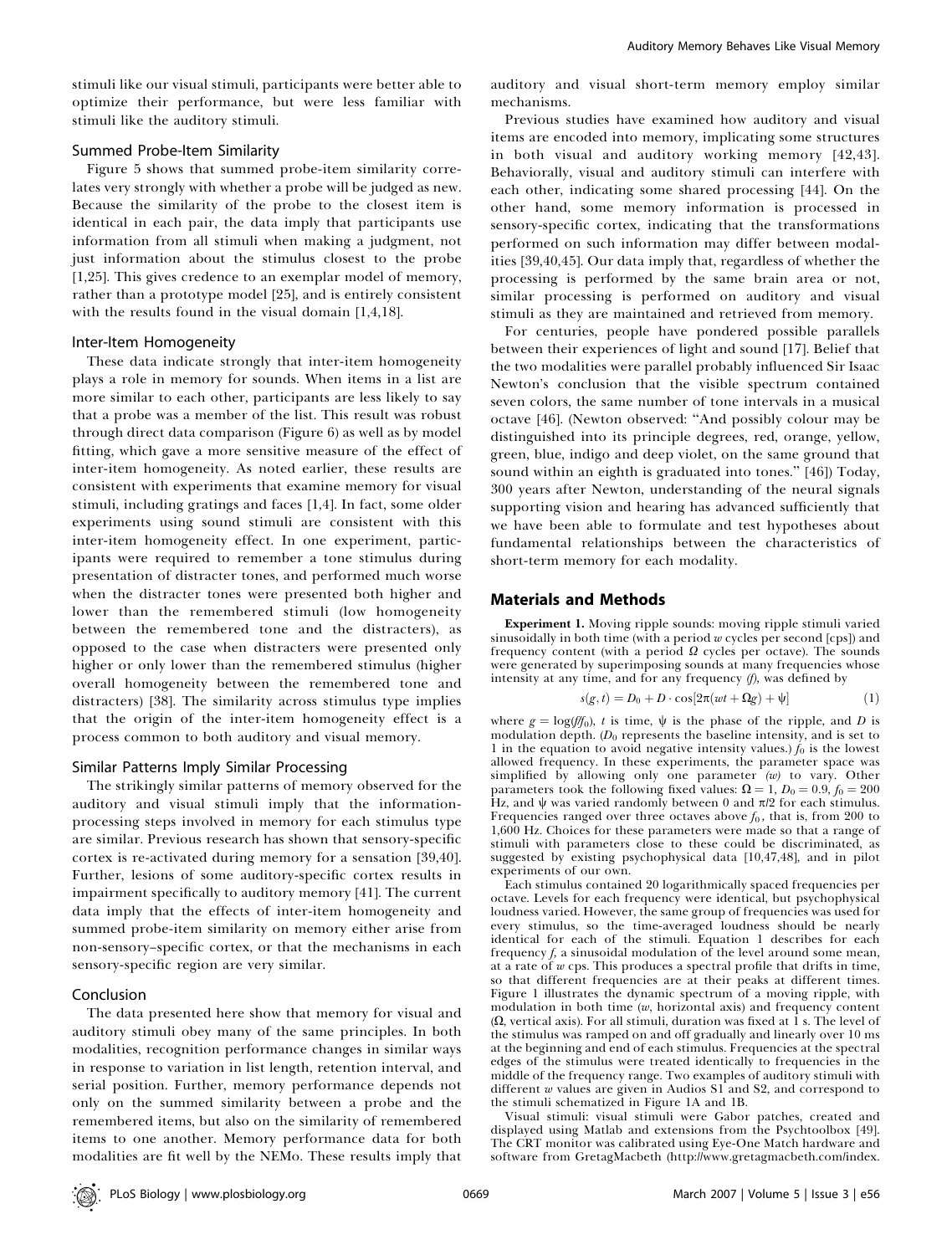htm). The Gabor patches' mean luminance matched that of the background; the peak contrast of a Gabor patch was 0.2. Patches were windowed with a two-dimensional Gaussian envelope with a standard deviation of 1.4 degrees. Before windowing, the visual stimuli were generated according to the following equation:

$$
s(y, t) = D_0 + D \cdot \cos[2\pi(w_v t + \Omega_v y) + \psi]
$$
\n(2)

where *s* represents the luminance of the stimulus at any *y* (vertical) position and time, t. Note that these stimuli were aligned horizontally and moved only vertically; the luminance did not change with horizontal position.  $\psi$  is the phase of the grating, which varied randomly between 0 and  $\pi/2$  for each stimulus. D is modulation depth.  $(D<sub>0</sub>$  is the mean luminance, set to a mid-gray level on the monitor.) In these experiments, the parameter space was simplified by allowing only one parameter to vary at a time. In blocks with moving gratings, the  $w<sub>v</sub>$  parameter varied; in blocks with static gratings, the spatial frequency,  $\Omega_v$ , parameter varied. Other parameters took the following fixed values:  $D_0 = 0.9$  and  $f_0 = 200$  Hz.

All moving gratings had a spatial frequency,  $\Omega_{\rm v}$  of 0.72 cycles per degree, and moved with speeds that ranged upward from 1.5 cps (2.1 degrees per second). For static gratings, stimuli did not move ( $w_y = 0$ ), and had spatial frequencies,  $\Omega_{\rm v}$ , with a minimum of 0.36 cycles per degree. An example of a moving grating is shown in Video S1, and an example of a static grating is shown in Figure 1C. Parameter values were chosen based on pilot experiments and previous data so that a range of stimuli with parameters near these would be discriminable.

Stimuli were tailored to each participant in an initial session, JND thresholds to achieve 70% correct were estimated using the QUEST algorithm [50] as implemented in the Psychtoolbox [49]. Participants were presented with two stimuli sequentially and responded indicating which stimulus was ''faster'' (in the case of moving ripples or moving gratings) or ''thinner'' (in the case of stationary gratings). Thresholds for each stimulus type were estimated in separate blocks. These JND values were used to create an array of ten stimuli for each participant, in which each stimulus differed from its nearest neighbor by one JND. All stimuli were chosen from this array, and were thus separated from one another by an integer number of JNDs.

The timing of stimulus presentation during threshold measurements was the same as that used in the later memory tests for a list with a single item. Stimuli were thus individually tailored for each participant, so that the task was of similar difficulty for all participants, and somewhat similar difficulty across modality [18]. The lowest value that each stimulus could take was the same for all participants. Other stimulus values were allowed to vary by participant in order to equate discriminability across participants. In Experiment 1, for the static grating stimulus type, in which the spatial frequency,  $\Omega_{\rm v}$  changed, the lowest  $\Omega_{\rm v}$  value was 0.36 cycles per degree. For the moving grating stimulus type, in which temporal frequency,  $w_v$ , changed, the lowest  $w_v$  value was 0.025 cps. For the moving ripple sounds, the lowest possible ripple velocity, w, was 6 cps. In Experiment 2, the lowest ripple velocity,  $w$ , was 7 cps.

In order to minimize the possibility that participants could memorize all stimuli, a second, ''jittered'' set of stimuli was created and then used on half the trials chosen randomly. This list of stimuli started at 0.5 JND above the base value, and increased in units of 1 JND to create a second array of ten stimuli. For data analysis, we do not distinguish between trials on which the two arrays were used.

We experimentally manipulate the physical difference between any two stimuli, here measured in JND. However, the perceptual similarity is traditionally referred to in models that take perception into account. Therefore, when discussing physical stimuli, we refer to their difference (in JND), but later, when discussing fits to models, it is the related perceptual similarity that is relevant.

Participants: participants for all experiments were between the ages of 18 to 30 y, and were recruited from the Brandeis student population. They participated for payment of \$8 per session plus a performance-based bonus. Using a MAICO MA39 audiometer, participants' hearing thresholds were measured at 250, 500, 750, 1,000, 2,000, 3,000, 4,000, and 6,000 Hz. Each participant had normal or better hearing, that is, thresholds under  $20 \text{ dB}_{HL}$  (decibels hearing level) at each frequency.

Fourteen participants participated in seven total sessions each. In an initial session, hearing was tested and vision was tested to be 20/20 or better (using a Snellen eye chart), participants performed 30 practice trials for each stimulus type, and JND thresholds were measured at a 70% accuracy level for each stimulus type. Each of the subsequent six sessions lasted approximately 1 h, and consisted of 504 trials. A session began with 15 practice trials, whose results were not included in subsequent data analysis. For each participant, successive

sessions were separated by at least 3 h, and all sessions were completed within 2.5 wk.

Apparatus and sound levels: participants listened to ripple sounds through Sennheiser Pro HD 280 headphones. All stimuli were produced by Apple Macintosh iMac computers and Matlab, using extensions from the Psychtoolbox [49]. Sound levels for this system were measured using a Knowles electronic mannequin for acoustic research, in order to define the stimulus intensity at the participant's eardrum. Levels for all stimuli in Experiment 2 were  $79 \text{ dB}_{SPL}$ (decibels sound pressure level), well above our participants' hearing thresholds, and levels for stimuli in Experiment 1 were similar (with the same code and hardware settings, but a different computer).

This experiment examined and compared some basic characteristics of short-term memory for moving ripple sounds and for Gabor patches. Using Sternberg's recognition memory paradigm, we examined recognition's dependence on the number of items to be remembered, the interval over which the items had to be retained, and the serial position of the to-be-remembered item [6]. The experiment used static visual gratings (in which the spatial frequency of the gratings,  $\Omega_v$ , varied), moving visual gratings (in which the speed of the gratings,  $w_v$ , varied), and moving ripple sounds (in which the temporal frequency, w, of the ripples varied).

Stimulus presentation: trials were presented in blocks such that only one stimulus type (moving ripple sounds, static gratings, or moving visual gratings) was presented per block. During presentation of either visual or auditory list stimuli, participants fixated on a "+' in the center of a computer screen. Each stimulus, auditory or visual, lasted for 1 s. After the last item from a list was presented, a short beep sounded, and the "+" was replaced by the text "...", indicating that the participant should wait for the probe. The text "?" was presented onscreen during presentation of the probe (for sound stimuli only) and after the probe presentation, before the participant made a response. Participants were instructed to be as quick and accurate with responses as possible. Stimuli were presented in blocks of 84 trials of a given stimulus type. Six total blocks were presented per session. The first two trials of each block were not used for analysis to allow for task-switching effects.

Stimuli for each list were chosen from a set created as described above for each participant based on their own JND threshold. Trials with different list lengths and retention intervals were randomly interleaved. Twenty-four trials of each possible serial position were presented to each participant, for each stimulus type. Effect of retention interval was examined by having participants perform trials in which a single stimulus was followed by a probe, after a retention interval of 0.6, 1.9, 3.2, 4.5, or 9.7 s; 24 trials of each retention interval were performed by each participant. Equal numbers of trials in which the probe matched a list item (target), and trials in which the probe did not match (lure) were performed.

Trials were self-paced, with each beginning only when participants indicated with a key press that they were ready. Participants were alerted with a high or low tone whether they got the current trial correct or incorrect, and were updated after each trial as to their percent correct. For every percentage point above 70%, participants received an extra \$0.25 reward above their base payment of \$56.

Experiment 2. Participants and stimulus presentation: on each trial, a list of one or two ripple stimuli  $(s_1, s_2)$  were presented, followed by a probe  $(p)$ . As in Experiment 1, the participants' task was to identify whether the probe stimulus matched any of the items presented in the list, and press a button to indicate a choice. During list presentation, participants fixated on a "+" in the center of a computer screen. This was replaced by a ''?'' during the presentation of the probe item. Twelve participants participated in each of eight sessions, following an initial session in which hearing was tested, JND thresholds for the w parameter (cps) were measured, and 200 practice trials were performed. Sessions were approximately 1 h each, and consisted of 586 trials. At the beginning of every session, each participant completed at least 30 practice trials that were excluded from data analysis. Each session began at least 6 h from the previous session, and all sessions were completed within 3 wk. All other details are as described for auditory stimuli in Experiment 1.

Summed probe-item similarity: in order to examine the effect of summed probe-item similarity independently of other confounds, such as the similarity of the probe to the closest item or the interitem homogeneity, stimulus conditions were created that varied summed probe-item similarity while other factors were held constant. Two pairs of conditions were created that were similar in all respects, but the summed probe-item similarity varied between the two conditions in the pair.

Figure 5A shows the relationships between stimuli for each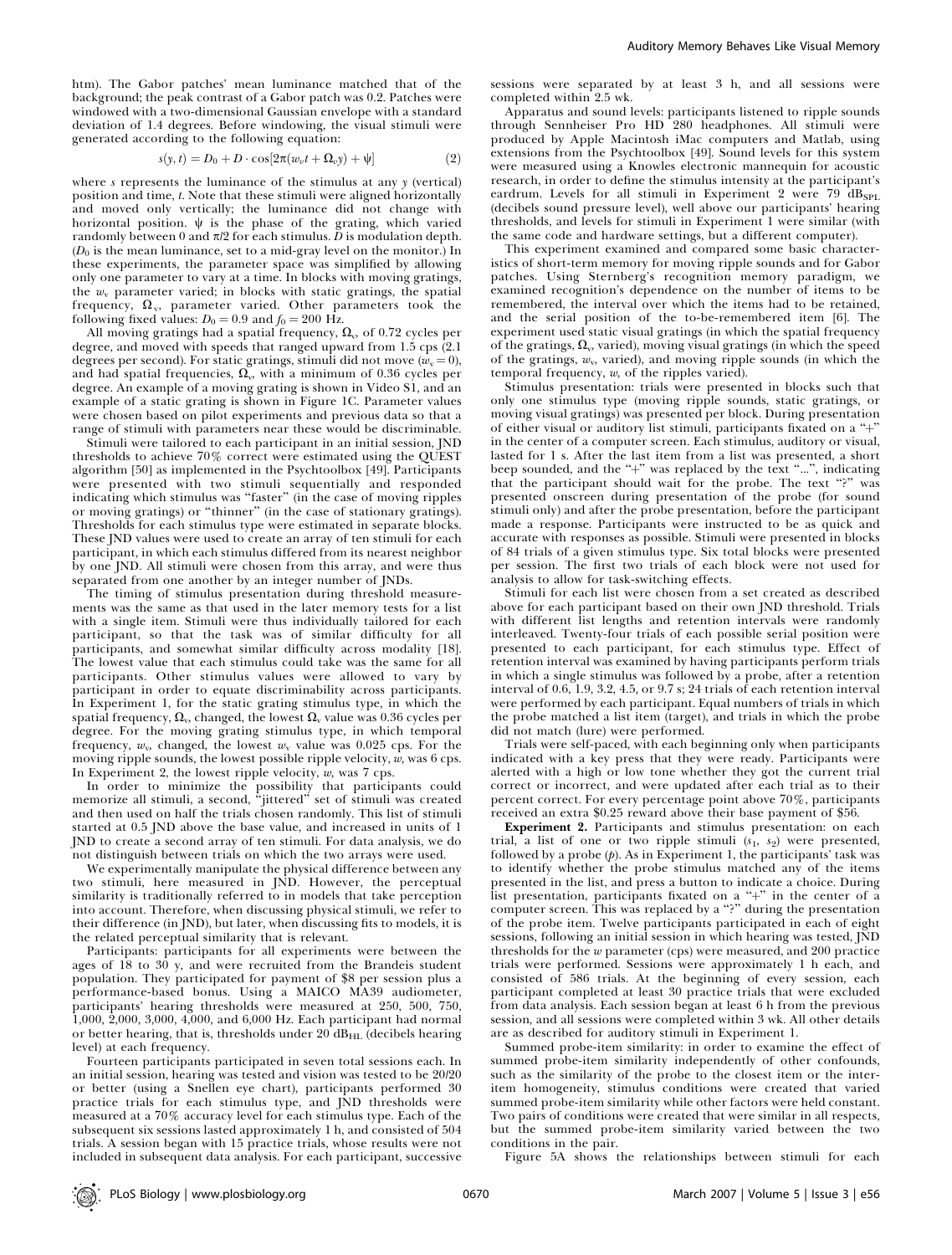condition. All figures indicate relationships between stimuli in terms of their differences in units of JND.

Pairs of conditions (labeled a & b on one side, and c & d on the other) were created with identical inter-item homogeneities, and identical similarities between the probe and the item closest to it. However, each pair has one low and one high summed probe-item similarity (pair a & b, for example, both have inter-item difference  $= 2$ JND, but summed probe-item differences of 2 and 4 JND units, respectively).

Figures 5 and 6 indicate only the relationship among the stimuli in units of JND, not their physical values. Part A in these figures illustrates the case when  $s_1 < s_2$ , equally often  $s_1 > s_2$ . Also in conditions b and d, the probe,  $p$ , is equally likely to be greater than or less than the stimuli  $s_1$  and  $s_2$ . The conditions as shown in the figures do not specify exactly the stimulus values for a trial. Eight cases of each condition were chosen randomly from all possible configurations that satisfy the condition, given ten stimuli in the array. This made 64 lure cases. Twenty repetitions of each case were performed by each participant, interleaved among the other trial types. For each lure case, analogous target cases were created where the probe matched one of the stimuli. Each target case matched a different lure case in either inter-item homogeneity (in conditions a–d), or summed probe-item similarity (in conditions e–h, explained below).

Inter-item homogeneity: stimulus conditions with high and low inter-item homogeneity were created according to Figure 6A, which follows the same conventions as Figure 5A. Relationships between stimuli for each condition are shown in terms of their physical differences, in units of JND. Two sets of paired high and low homogeneity conditions were created; both members of a pair had the same inter-item homogeneity and similarity between the stimulus and the closest probe.

Computational modeling of results: fitting computational models to experimental data can help determine what information processing steps are involved in short-term memory. Previous experiments in the visual domain found that a NEMo, including effects of summed probe-item similarity as well as inter-item homogeneity, fit data for short-term visual memory well [1,2,4].

The NEMo model was applied only to the data from the 128 auditory memory cases whose list length was two items, because only those trials incorporated information about inter-item homogeneity, important to the model. The NEMo assumes that given a list of  $L$ items and a probe item,  $p$ , the participant will respond that "Yes, the probe is a member of the list'' if the quantity:

$$
\sum_{i=1}^{L} \alpha_i \eta(p, s_i + \varepsilon_i) + \frac{2}{L(L-1)} \beta \sum_{i=1}^{L-1} \sum_{j=i+1}^{L} \eta(s_i + \varepsilon_i, s_j + \varepsilon_j)
$$
(3)

Summed probe-item similarity Mean inter-item similarity

exceeds a threshold criterion value, C.

The first term depends on the summed similarity between the probe and the items on the list.  $\alpha$  is defined as 1 for the most recent stimulus; its value for a less-recent stimulus determines the degree of forgetting of that stimulus. It should take on values less than 1 if the earlier item is forgotten more readily.  $\eta$ , as defined in Equation 4, measures the perceptual similarity between any two stimuli, as a function of  $\tau$ , which defines how quickly perceptual similarity drops with physical distance:

$$
\eta(s_i, s_j) = A e^{-\tau|s_i - s_j|} \tag{4}
$$

The parameter  $A$  in Equation 4 defines the maximum similarity between two stimuli. e defines the noise in the memory representation of the stimulus (hence the label ''Noisy Exemplar''). The parameter e is a normally distributed random variable with variance  $\sigma^2$ . Note that the similarities incorporated in the model depend on the noisy values of the remembered stimuli.

The second term in Equation 3 involves the homogeneity of the list, that is, the similarity between the remembered list items.  $\beta$  is a parameter determining the direction and amplitude of the effect of list homogeneity. If  $\beta \leq 0$ , as was found in earlier experiments using visual stimuli, a given lure will be more tempting when  $s_1$  and  $s_2$  are widely separated; conversely, if  $\beta > 0$ , a lure will be less tempting when  $s_1$  and  $s_2$  are widely separated. If  $\beta = 0$ , the model does not depend on inter-item homogeneity, and is a close variant of Nosofsky's Generalized Context Model [24]. The parameter A, as defined in Equation 4, was set to 1. This model allows five parameters,  $\sigma$ ,  $\alpha$ ,  $\beta$ ,  $C$ , and  $\tau$ , to vary.

Two additional similar models were also examined. A second model assumes that the similarity between items can be predicted

from participants' probability of confusing two items in a trial of list length 1. This model adopts values for  $\tau$  and A for each participant based on the fit of Equation 4 to their data with list length 1. This model is identical to that above, but simpler, allowing only four parameters ( $\sigma$ ,  $\alpha$ ,  $\beta$ , and C) to vary based on the data with list length 2.

A third model is identical to the second, but in it,  $\beta$  is forced to be 0, which means that only three parameters are free to vary:  $\sigma$ ,  $\alpha$ , and C. Note that this last model does not take into account any possible influence of inter-item homogeneity. Models are labeled according to the number of parameters varied in each: five, four, and three.

Model fits: models were fit to participants' accuracy data by means of a genetic algorithm. Such a method was chosen because it is robust to the presence of local minima [51]. The parameter spaces involved in this experiment are relatively complex, so the genetic algorithm approach was particularly attractive. To summarize our implementation of a genetic algorithm, 3,000 ''individuals'' were generated, each a vector of randomly chosen values for each of model's parameters. The ranges for each parameter were:  $0 < \sigma < 5, -3 < \tau < \bar{3}, 0 < \alpha < 1,$  $-2 < \beta < 2$ , and  $0 < C < 2$ . Three thousand trials were simulated for each individual, each with a randomly chosen value for e given the parameter  $\sigma$ . When the value in Expression 3 exceeds  $C$ , the simulation produced a Yes response. The proportion of Yes responses for each case was calculated. The fitness of each individual was computed by calculating the log likelihood that the predicted and observed data came from the same distribution. Log likelihood was chosen because it is more robust to non-normal data than is a leastsquares error method [27]. The 10% most fit individuals are maintained to the next generation. These act as ''parents'' to the next generation: the parameters for the 3,000 individuals of the next generation come from combinations of pairs of parents and mutations. This procedure was repeated for 25 generations. Best-fit parameters typically did not change past the 20th generation, indicating stable parameter values had been obtained.

Model comparison: in order to compare the three models described above, the predicted data and observed data were plotted against each other, and a measurement of the variance accounted for by the model,  $r^2$ , was calculated. However, when comparing two models with different complexities, for example, with different numbers of parameters, the important distinction between models is their generalizability to new data, that is, the likelihood that the model will fit another set of similar data. The AIC is a measure of model fitness that takes into account both how well the data fit the model and the number of parameters in the model. See the work of Myung et al. [27] for more information about AIC and calculation techniques. Thus, both the AIC and  $r^2$  values were used to discriminate between different models.

## Supporting Information

Audio S1. Auditory Ripple Sample (Faster)

An example of one auditory ripple sound used. This sound is ''faster'' than the other auditory ripple example (Audio S2), and corresponds to Figure 1A with  $w = 16$  Hz.

Found at doi:10.1371/journal.pbio.0050056.sa001 (31 KB WAV).

Audio S2. Auditory Ripple Sample (Slower)

An example of one auditory ripple sound used. This sound is "slower" than the other auditory ripple example (Audio S1), and corresponds to Figure 1B with  $w = 8$  Hz.

Found at doi:10.1371/journal.pbio.0050056.sa002 (31 KB WAV).

Text S1. Possible Differential Learning Effects for Auditory and Visual Data

Found at doi:10.1371/journal.pbio.0050056.sd001 (95 KB PDF).

Video S1. Moving Visual Grating Demo

An example of the moving visual grating stimulus.

Found at doi:10.1371/journal.pbio.0050056.sv001 (2.7 MB MOV).

#### Acknowledgments

We thank Ray Shanantu Sandip and Shihab Shamma for help with the code used to generate our stimuli, and Christine Mason for assistance in verifying sound levels. Finally, we thank two reviewers for their constructive and insightful comments.

Author contributions. KMV, EK, MJK, and RS conceived and